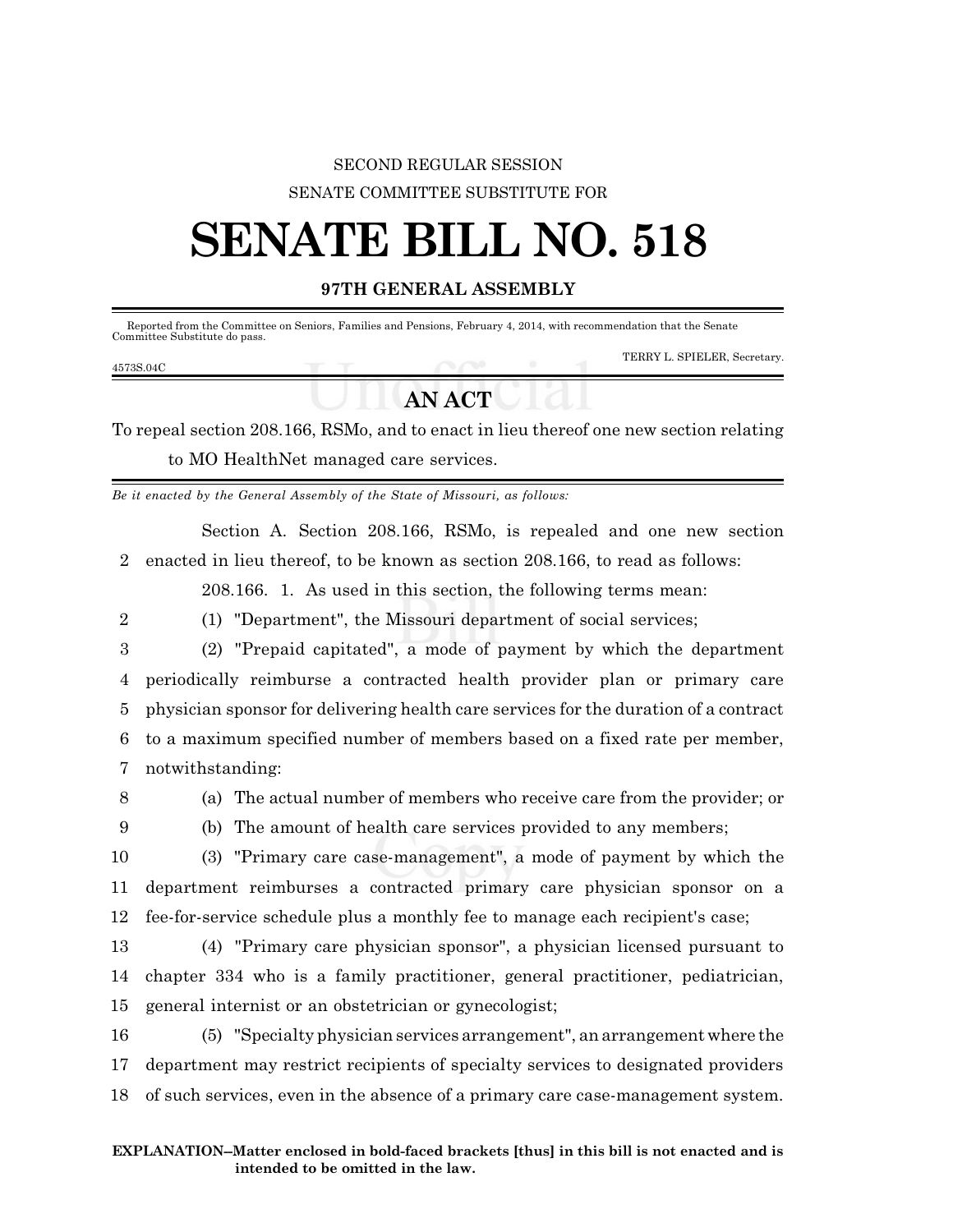2. The department or its designated division shall maximize the use of prepaid health plans, where appropriate, and other alternative service delivery and reimbursement methodologies, including, but not limited to, individual primary care physician sponsors or specialty physician services arrangements, designed to facilitate the cost-effective purchase of comprehensive health care.

 3. In order to provide comprehensive health care, the department or its designated division shall have authority to:

 (1) Purchase medical services for recipients of public assistance from prepaid health plans, health maintenance organizations, health insuring organizations, preferred provider organizations, individual practice associations, local health units, community health centers, or primary care physician sponsors;

 (2) Reimburse those health care plans or primary care physicians' sponsors who enter into direct contract with the department on a prepaid capitated or primary care case-management basis on the following conditions:

 (a) That the department or its designated division shall ensure, whenever possible and consistent with quality of care and cost factors, that publicly supported neighborhood and community-supported health clinics shall be utilized as providers;

 (b) That the department or its designated division shall ensure reasonable access to medical services in geographic areas where managed or coordinated care programs are initiated; and

 (c) That the department shall ensure full freedom of choice for prescription drugs at any **[**Medicaid**] MO HealthNet** participating pharmacy;

 (3) Limit providers of medical assistance benefits to those who demonstrate efficient and economic service delivery for the level of service they deliver, and provided that such limitation shall not limit recipients from reasonable access to such levels of service;

 (4) Provide recipients of public assistance with alternative services as provided for in state law, subject to appropriation by the general assembly;

 (5) Designate providers of medical assistance benefits to assure specifically defined medical assistance benefits at a reduced cost to the state, to assure reasonable access to all levels of health services and to assure maximization of federal financial participation in the delivery of health related services to Missouri citizens; provided, all qualified providers that deliver such specifically defined services shall be afforded an opportunity to compete to meet reasonable state criteria and to be so designated;